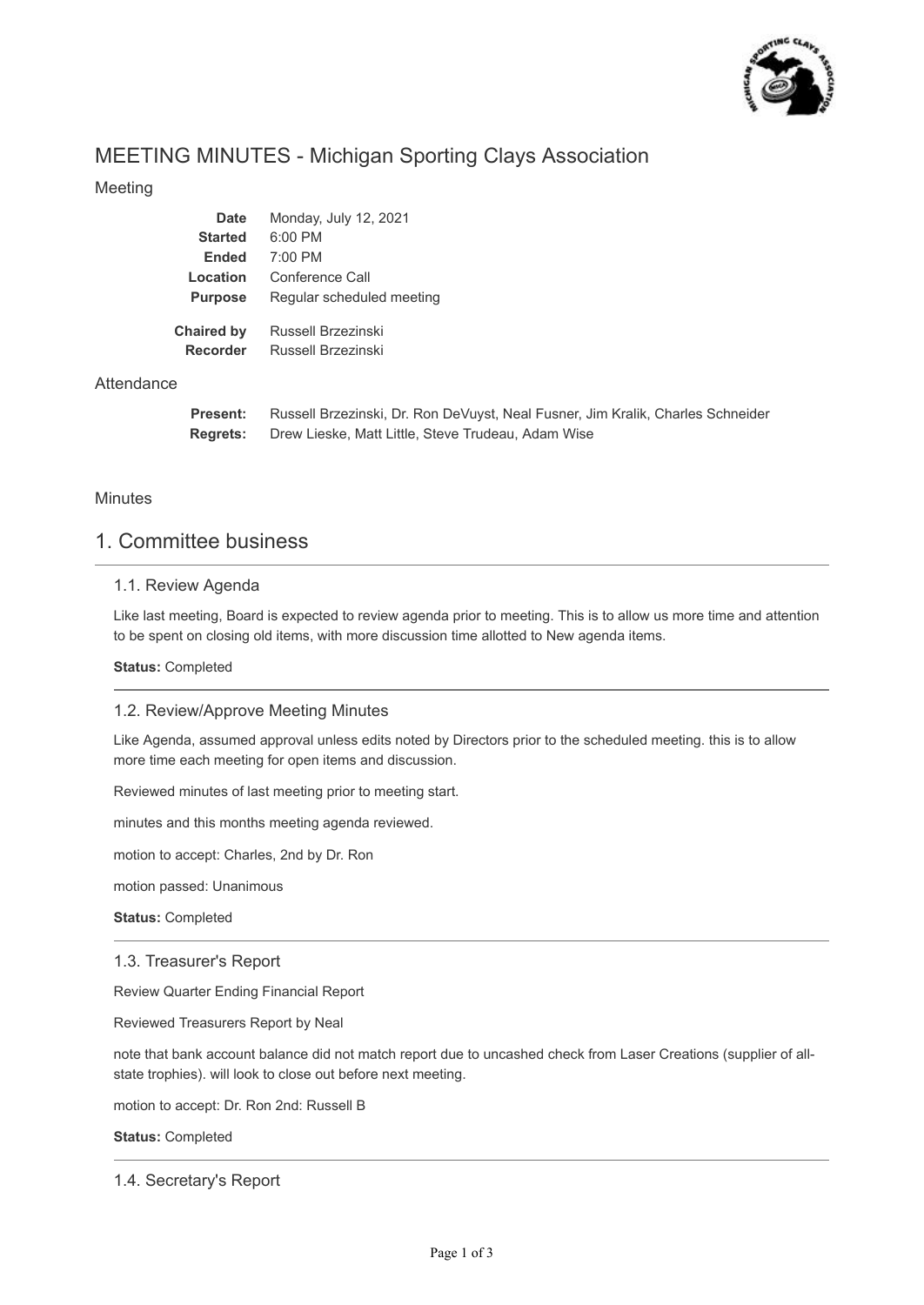

#### 1.4.1. Member Outreach - Facebook

Jim reviewed facebook data and engagement posts.

**Status:** Completed

1.4.2. Member Outreach - Miclays.com

follow up on MSCA desire to have ticker tape style notice on MiClays home page noting sub-gauge events.

also to post in "latest news" section

Need for additional notice in "latest news" of 2021 all-state member selection

Noted that sub-gauge announcement not posted on miclays.

Needs updating prior to Grand Blanc Shoot in mid august.

Motion to accept: Charles 2nd: Dr. Ron

**Status:** Completed

### 2. OLD BUSINESS

#### 2.1. State Shoot Voting & Execution

Only bids received were from Grand Blanc. Therefore, a need for membership voting is not necessary and the 2022 State shoot will be held there.

Board: review club incentive program and encouragement to submit host bids for both State and Great Leakes Tournaments

Notice of 2022 State Shoot selection needs to be sent to Grand Blanc.

Letter to be drafted by Russell and sent to Grand Blanc of acceptance of their bid package to host 2022 State Shoot.

**Status:** Completed

## 3. NEW BUSINESS

#### 3.1. Additional Boardmembers

Current open position for 2 board members. Board Discussion on candidate selection and how to address in the current environment. Review of By-Laws and interpretation of 9 member requirement (should it be interpreted as 9 member max? must have 9 members at all times? we started with 9 for the Calendar year.)

**Status:** Deferred until 8/2/2021